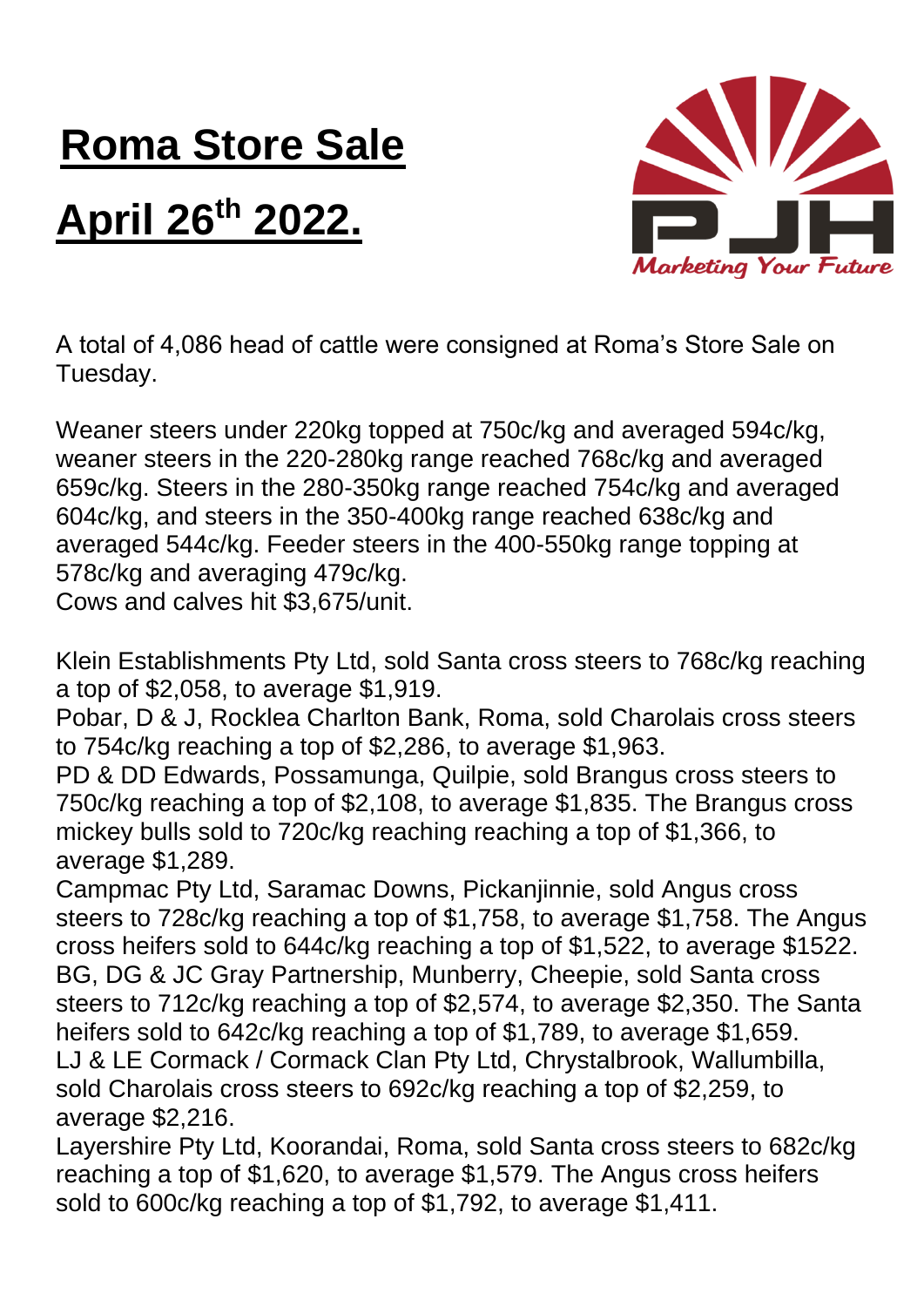Moble Pastoral Co., Moble, Quilpie, sold Santa cross steers to 680c/kg reaching a top of \$2,194, to average \$2,113.

BR & KM Seawright, Janlee, Yuleba, sold Charolais cross steers to 648c/kg reaching a top of 2,063, to average \$1,854. The Charolais heifers sold to 622c/kg reaching a top of \$1,607, to average \$1,589.

SJ Todd Constructions P/L, Brigalow Downs, Bollon, sold Santa cross steers to 648c/kg reaching a top of \$2,052, to average \$2,052.

Scott Martyn, Greenridge, Roma, sold Simmental cross steers to 636c/kg reaching a top of \$2,183, to average \$2,079. The Simmental cross heifers sold to 622c/kg reaching a top of \$2,063, to average \$1,956.

DA & CBM Twist, Juandah Downs, Mungallala, sold Charolais cross steers to 614c/kg reaching a top of \$2,222, to average \$2,154.

WJ & EA Martyn, Canowindra, Roma, sold shorthorn cross steers to 600c/kg reaching a top of \$1,960 to average \$1,960.

ACF Trust, Risby, Wallumbilla, sold Simmental cross steers to 596c/kg reaching a top of \$2,366 to average \$2,366.

Bushy Park Pastoral Pty Ltd, Bushy Park, Mt Isa, sold Droughtmaster cross steers to 592c/kg reaching a top of \$2,280, to average \$1,797. Australian Green Properties, Murray Dns Stn, Alice Springs, sold Droughtmaster cross steers to 582c/kg reaching a top of \$2,241, to average \$1,871.

L Finch, Trafford Park, Wallumbilla, sold Simmental cross steers to 580c/kg reaching a top of \$2,274, to average \$2,274.

PA & HM Beitz, Haroldale, Roma, sold Angus steers to 574c/kg reaching a top of \$2,363, to average \$2,359.

MH & MM Johnson, Waverley Downs, Roma, sold Angus steers to 554c/kg reaching a top of \$3,004, to average \$2,692.

Stephen Francis & Helen Eliza Wilkin, Everbroke, Roma, sold Charolais cross steers to 542c/kg reaching a top of \$2,701, to average \$2,701. DF & DM Jones, Glenlyon, Richmond, sold Brahman steers to 542c/kg reaching a top of \$2,404, to average \$2,142.

Spiven Pty Ltd,, Roma, sold Droughtmaster cross steers to 529c/kg reaching a top of \$2,424, to average \$2,380.

Heifers under 220kg topped at 712c/kg and averaged 677c/kg, while heifers in the 220-280kg range topped at 644c/kg and averaged 549c/kg.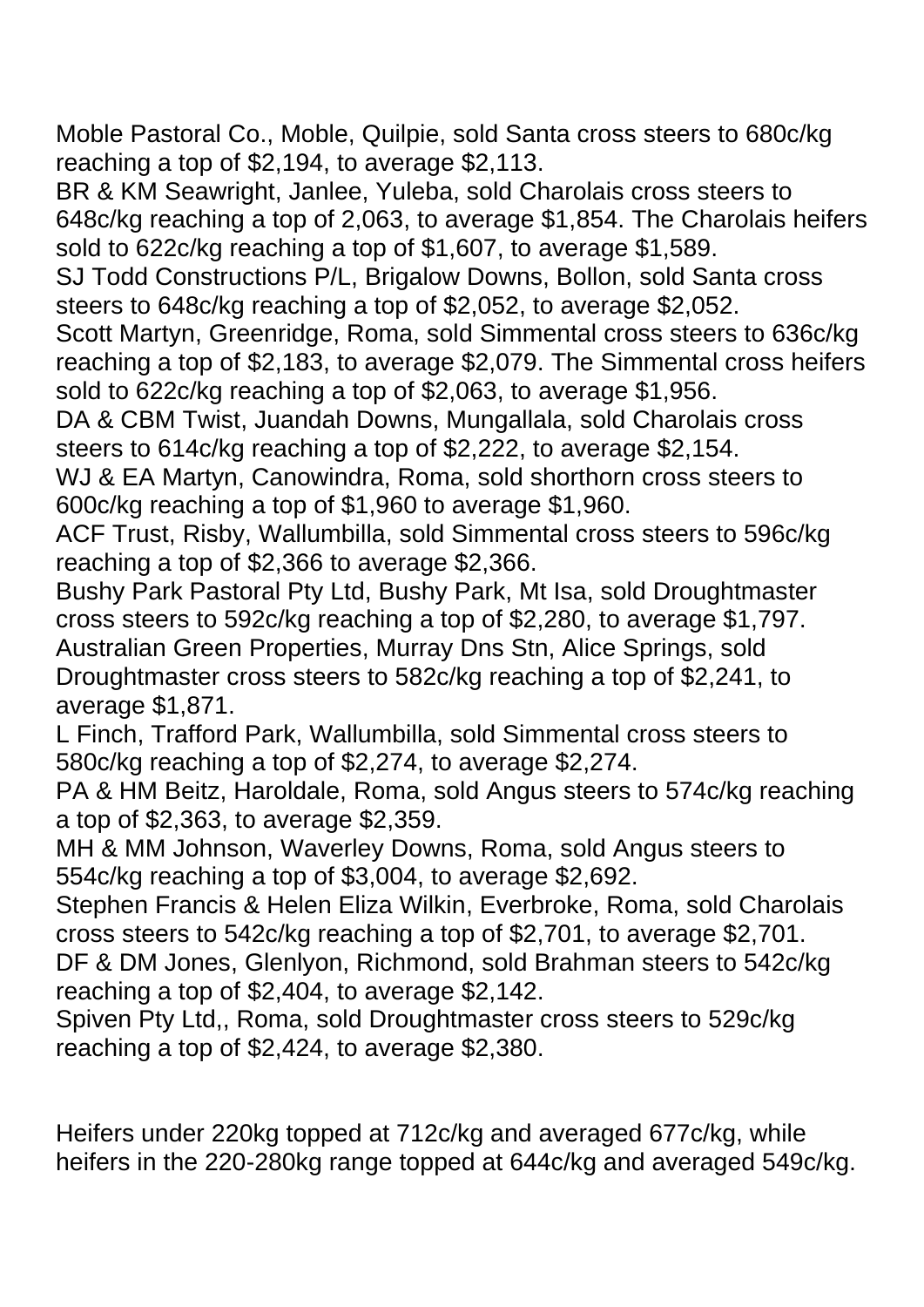Heifers in the 280-350kg range topped at 622c/kg, averaging 507c/kg. Heifers in the 350-450kg range topped at 570c/kg, averaging 467c/kg.

BRF Southern, Breena Plains, St George, sold Angus heifers to 620c/kg reaching a top of \$1,659, to average \$1,659.

Moonya Agriculture Pty Ltd,, Roma, sold Santa cross heifers to 554c/kg reaching a top of \$2,223, to average \$2,014.

Central Livestock Trading, Pretty Plains, Jericho, sold Santa cross heifers to 528c/kg reaching a top of \$2,148, to average \$1,910.

Lunar Pastoral Company, Weellah, St George, sold Angus cross heifers to 410c/kg reaching a top of \$2,132, to average \$1,893.

Cows in the 300-400kg range reached 362c/kg and averaged 280c/kg, while cows in the 400kg-500kg range reached 392c/kg and averaged 347c/kg. Cows over 500kg topped at 377c/kg, averaging 357c/kg.

M & S Benson, Seaside, Yuleba, sold Limousin cross cows to 370c/kg reaching a top of \$2,431, to average \$2,225.

Bullamon Plains Pastoral Co., Cedarvale, Mitchell, sold Angus cows to 370c/kg reaching a top of \$2,263, to average \$2,202.

## *NEXT STORE SALE IS 3 rd MAY PJH SELL 6 th POSITION*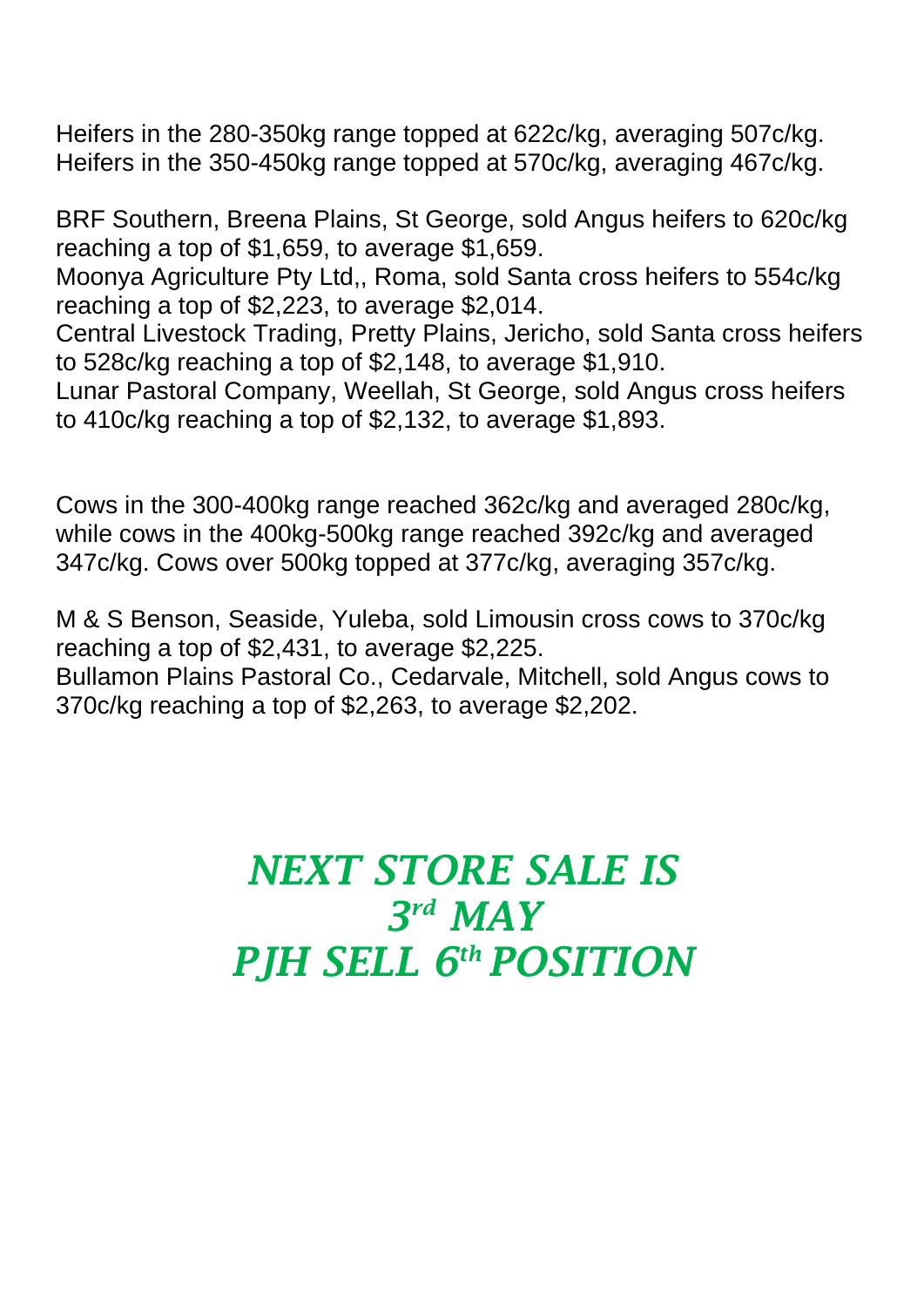## **Roma Summary Report April 26th 2022.**



A total of 4,086 head of cattle were consigned at Roma's Store Sale on Tuesday. Weaner steers under 220kg topped at 750c/kg and averaged 594c/kg, weaner steers in the 220-280kg range reached 768c/kg and averaged 659c/kg. Steers in the 280-350kg range reached 754c/kg and averaged 604c/kg, and steers in the 350- 400kg range reached 638c/kg and averaged 544c/kg. Feeder steers in the 400- 550kg range topping at 578c/kg and averaging 479c/kg.

| <b>Description</b>      | <b>Head</b>              | Average c/kg             | <b>Maximum</b><br>c/kg | Average \$/<br>head          | Maximum \$/<br>head      |
|-------------------------|--------------------------|--------------------------|------------------------|------------------------------|--------------------------|
| <b>Steers to 220kg</b>  | 13                       | 594                      | 750                    | 1,075                        | 1,263                    |
| $220 - 280$ kg          | 234                      | 659                      | 768                    | 1,671                        | 2,074                    |
| $280 - 350$ kg          | 655                      | 604                      | 754                    | 1,899                        | 2,286                    |
| $350 - 400$ kg          | 376                      | 544                      | 638                    | 2,032                        | 2,366                    |
| $400 - 550$ kg          | 951                      | 479                      | 578                    | 2,221                        | 3,004                    |
| Heifers to 220kg        | 11                       | 677                      | 712                    | 1,225                        | 1,288                    |
| $220 - 280$ kg          | 218                      | 549                      | 644                    | 1,358                        | 1,734                    |
|                         | 328                      | 507                      | 622                    |                              |                          |
| $280 - 350$ kg          |                          |                          |                        | 1,628                        | 2,063                    |
| $350 - 450$ kg          | 398                      | 467                      | 570                    | 1,788                        | 2,336                    |
| <b>Cows 300 - 400kg</b> | 16                       | 280                      | 362                    | 1,065                        | 1,448                    |
| $400 - 500$ kg          | 121                      | 347                      | 392                    | 1,582                        | 1,783                    |
| Over 500kg              | 236                      | 357                      | 377                    | 2,113                        | 2,520                    |
|                         |                          |                          |                        |                              |                          |
| <b>Bulls to 400kg</b>   | 237                      | 565                      | 720                    | 1,573                        | 1,935                    |
| $400 - 600$ kg          | 47                       | 396                      | 462                    | 1,752                        | 2,123                    |
| Over 600kg              | 22                       | 348                      | 384                    | 2,610                        | 4,002                    |
| <b>PTIC Heifers</b>     | $\qquad \qquad -$        | $\overline{\phantom{a}}$ |                        | $\qquad \qquad \blacksquare$ | $\overline{\phantom{0}}$ |
| <b>PTIC Cows</b>        | $\overline{\phantom{0}}$ |                          |                        |                              |                          |
|                         |                          |                          |                        |                              |                          |